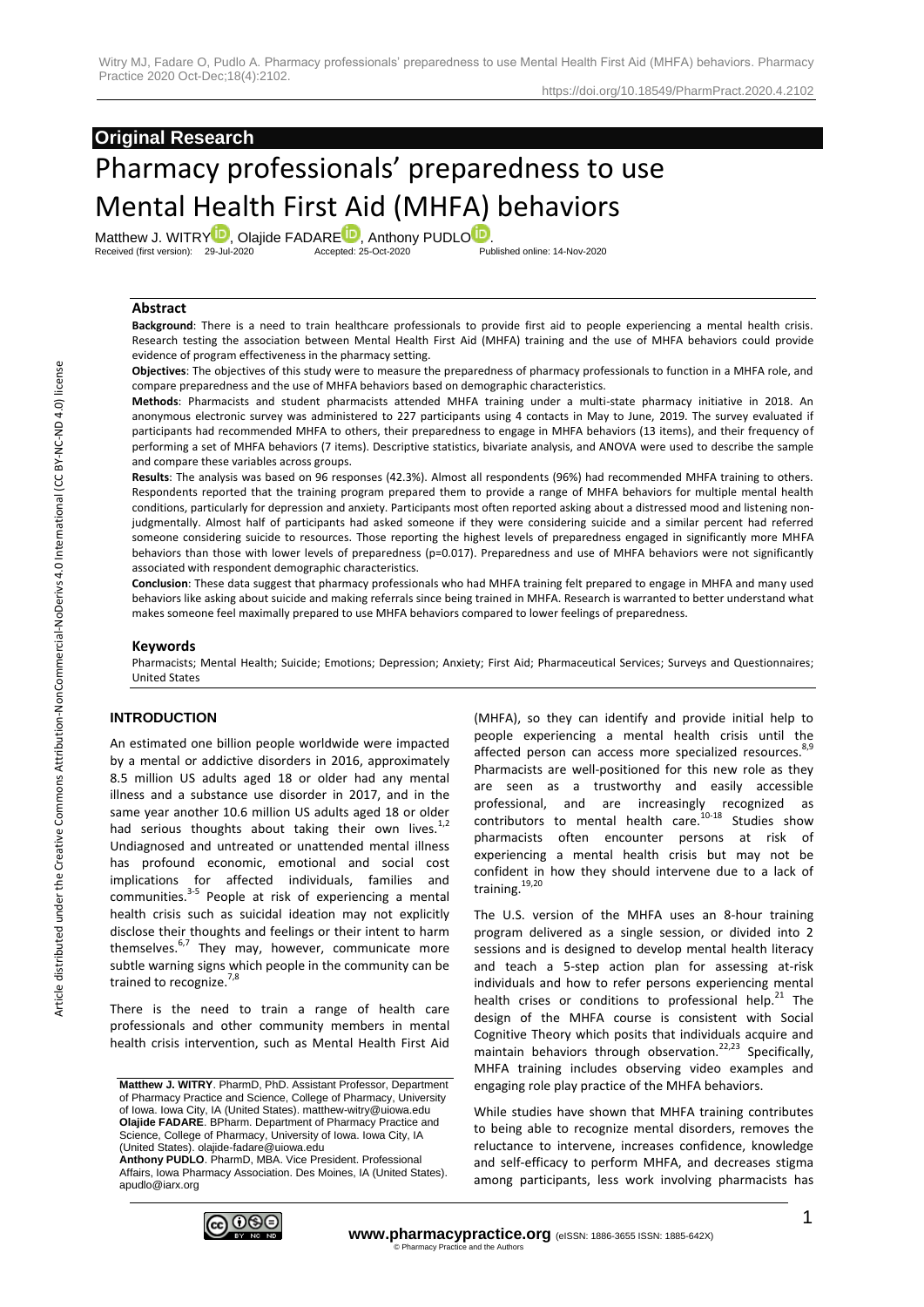examined the use of mental health crisis intervention behaviors like asking about suicide and referring people to services following mental health crisis intervention training, and the link between attitudes and behaviors. $24-30$  This study assesses attitudes of preparedness and corresponding use of MHFA behaviors by a sample of pharmacy professionals following MHFA training.

The objectives of this study were to 1) measure the perceived preparedness of pharmacy professionals to function in a MHFA role and 2) compare preparedness and the use of MHFA behaviors based on demographic characteristics.

#### **METHODS**

Between 2017 and 2018, a group of U.S. pharmacy organizations launched a MHFA initiative to train pharmacists to be MHFA trainers. During 2018, over 200 pharmacy professionals attended these trainings. Trainings took an in-class seminar format and were held in 5 states in the U.S. (Iowa, California, Florida, Indiana, and Oklahoma).

This evaluation study was approved by the institutional review board of the University of Iowa on May 8, 2019, IRB #201905722. The research team surveyed the MHFA participants, diverse in their pharmacy role, who had previously attended one of the pharmacist-led MHFA training programs. This group included practicing community and hospital pharmacists, pharmacy school faculty, pharmacy technicians, and student pharmacists. Data were collected via an anonymous electronic survey administered through Qualtrics (Provo, UT) using a fourcontact sequence of a pre-notification email, initial email, and two reminder emails. The initial introductory email was sent in May, 2019 by the respective trainer. The next three emails with the survey link were in May and June, 2019 sent 6-8 days apart by the researchers using the survey software. Participants varied in the time since they were trained and when the survey was administered, which ranged from approximately 5 to 17 months. The survey instrument was reviewed by experts in evaluation studies and mental health and suicidology. Most survey items were designed to not be specific to a certain setting so people could respond regardless of their work setting or personal circumstances.

Data collected with the survey included demographics (age, self-identified gender, and professional role), and when they participated in their training. Participants were also asked in the survey whether they would recommend MHFA training to their colleagues, friends, or family and if they have made such a recommendation. Thirteen questions on a 5-point Likert scale (strongly disagree to strongly agree) were used to assess respondent preparedness to perform a set of MHFA skills based on the U.S. MHFA training handbook and the 5 mental health conditions included in the U.S. MHFA training manual (depression, anxiety, psychosis, substance use disorder, and eating disorder). Seven scaled items were used to assess participant use of MHFA behaviors post-training. These behaviors ranged from "asked someone about their distressed mood" and "asked someone if they are considering suicide" to "referred someone to appropriate resources because you were concerned they were considering suicide." Participants reported their best estimate of the number of times they have used each of the behaviors as 0, 1, 2, 3 or 4+ times (treated numerically as 4) since being trained. $^{21}$ 

Preparedness was chosen as the stem for the prompts based on the conceptualization by Wyman *et al*. (2008), which describes preparedness as the provider's perceived knowledge and attitudes about mental health problems, their appraisals of their preparation and self-efficacy to engage in mental health crisis intervention, and their awareness and access to relevant helping services and resources for effective referral of persons with mental health challenges, for evaluating similar gatekeeper training.<sup>31</sup> For the present study, MHFA preparedness implies the "knowledge and beliefs about mental health disorders that either hinder or aid in their recognition,

| Table 1. Participant demographic data for study sample (N= 96)                                                              |            |                           |                                          |  |  |  |  |  |  |
|-----------------------------------------------------------------------------------------------------------------------------|------------|---------------------------|------------------------------------------|--|--|--|--|--|--|
| Characteristic                                                                                                              | N (%)      | <b>Preparedness Items</b> | <b>Total MHFA Behaviors</b><br>Mean (SD) |  |  |  |  |  |  |
|                                                                                                                             |            | Mean (SD)                 |                                          |  |  |  |  |  |  |
| Age                                                                                                                         |            |                           |                                          |  |  |  |  |  |  |
| $25$                                                                                                                        | 9(0.09%)   | 4.51(0.45)                | 9.78(4.76)                               |  |  |  |  |  |  |
| 25-34                                                                                                                       | 31 (32.3%) | 4.59(0.41)                | 8.90(6.02)                               |  |  |  |  |  |  |
| 35-44                                                                                                                       | 18 (18.5%) | 4.37(0.44)                | 11.83(6.38)                              |  |  |  |  |  |  |
| 45-55                                                                                                                       | 8(8.3%)    | 4.59(0.35)                | 11.63(9.72)                              |  |  |  |  |  |  |
| $>= 55$                                                                                                                     | 16 (16.7%) | 4.45(0.59)                | 9.31(6.89)                               |  |  |  |  |  |  |
| <b>NR</b>                                                                                                                   | 14 (14.6%) |                           |                                          |  |  |  |  |  |  |
| Gender                                                                                                                      |            |                           |                                          |  |  |  |  |  |  |
| Woman                                                                                                                       | 59 (61.5%) | 4.49(0.48)                | 10.14(6.70)                              |  |  |  |  |  |  |
| Man                                                                                                                         | 22 (22.9%) | 4.54(0.41)                | 9.45(6.33)                               |  |  |  |  |  |  |
| <b>NR</b>                                                                                                                   | 15 (15.6%) |                           |                                          |  |  |  |  |  |  |
| <b>Quarter Trained</b>                                                                                                      |            |                           |                                          |  |  |  |  |  |  |
| January-March 2018                                                                                                          | 16 (16.7%) | 4.44(0.51)                | 8.25(6.88)                               |  |  |  |  |  |  |
| April-June 2018                                                                                                             | 32 (33.3%) | 4.32(0.74)                | 8.28(7.23)                               |  |  |  |  |  |  |
| July-September 2018                                                                                                         | 27 (28.1%) | 4.48(0.42)                | 9.48(7.00)                               |  |  |  |  |  |  |
| October-December 2018                                                                                                       | 20 (20.8%) | 4.72(0.38)                | 7.90(7.24)                               |  |  |  |  |  |  |
| <b>NR</b>                                                                                                                   | $1(1.0\%)$ |                           |                                          |  |  |  |  |  |  |
| Professional Role                                                                                                           |            |                           |                                          |  |  |  |  |  |  |
| Practicing pharmacist                                                                                                       | 45 (46.9%) | 4.49(0.47)                | 10.02(6.99)                              |  |  |  |  |  |  |
| Student pharmacist                                                                                                          | 23 (23.9%) | 4.59(0.43)                | 9.08(4.77)                               |  |  |  |  |  |  |
| Others                                                                                                                      | 14 (14.6%) | 4.41(0.49)                | 10.79(7.75)                              |  |  |  |  |  |  |
| <b>NR</b>                                                                                                                   | 14 (14.6%) |                           |                                          |  |  |  |  |  |  |
| MHFA=Mental Health First Aid, NR=Not reported, Others=pharmacy faculty and pharmacists practicing in non-patient care roles |            |                           |                                          |  |  |  |  |  |  |

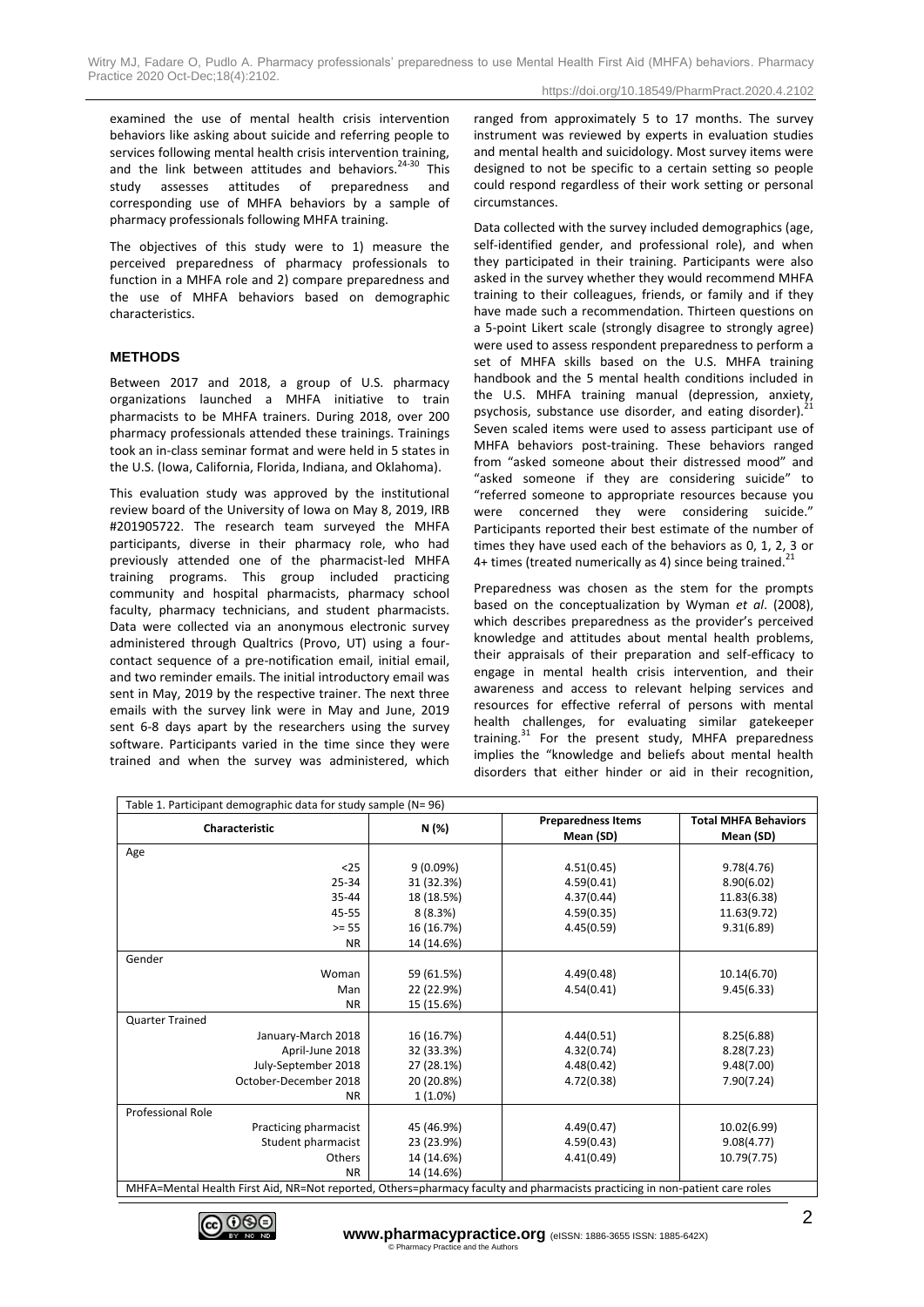| Witry MJ, Fadare O, Pudlo A. Pharmacy professionals' preparedness to use Mental Health First Aid (MHFA) behaviors. Pharmacy |  |  |  |  |  |
|-----------------------------------------------------------------------------------------------------------------------------|--|--|--|--|--|
| Practice 2020 Oct-Dec: 18(4): 2102.                                                                                         |  |  |  |  |  |

| https://doi.org/10.18549/PharmPract.2020.4.2102                                                       |   |              |    |    |    |           |        |            |
|-------------------------------------------------------------------------------------------------------|---|--------------|----|----|----|-----------|--------|------------|
| Table 2. Preparedness to perform MHFA skills (n=96)                                                   |   |              |    |    |    |           |        |            |
| The training prepared me to                                                                           | 1 | 2            | 3  | 4  | 5. | <b>NR</b> | Median | <b>IQR</b> |
| Identify persons showing warning signs of mental health crisis.                                       | 1 | <sup>0</sup> | 2  | 24 | 66 | 3         | 5      |            |
| Identify persons showing warning signs of suicide.                                                    | 1 | $\Omega$     | 2  | 35 | 54 | 4         | 5      |            |
| Appropriately respond when someone expresses suicidal thoughts.                                       | 0 |              |    | 33 | 56 | 4         | 5      |            |
| Listen non-judgmentally to someone experiencing a mental health crisis.                               | 1 | $\Omega$     |    | 12 | 79 | 3         | 5      | $\Omega$   |
| Offer appropriate information to someone experiencing a mental health crisis.                         | 1 | <sup>0</sup> | 2  | 32 | 58 | 3         | 5      |            |
| Offer reassurance to someone experiencing a mental health crisis.                                     | 1 | $\Omega$     | 2  | 24 | 66 | 3         | 5      |            |
| Make appropriate referrals to community resources for someone experiencing<br>a mental health crisis. |   | $\Omega$     | 6  | 35 | 51 | 3         | 5      |            |
| Encourage self-help strategies for someone experiencing a mental health<br>crisis.                    |   | $\Omega$     | 8  | 29 | 55 | 3         | 5      |            |
| Provide mental health first aid to someone experiencing severe depression.                            | 2 | <sup>0</sup> | 5  | 33 | 52 | 4         | 5      |            |
| Provide mental health first aid to someone experiencing severe anxiety.                               | 2 | $\Omega$     | 3  | 33 | 54 | 4         | 5      |            |
| Provide mental health first aid to someone experiencing psychosis.                                    | 1 | 4            | 10 | 42 | 35 | 4         | 4      |            |

disorder. 2. 2  $\left[2 \right]$  2  $\left[3 \right]$  4  $\left[4 \right]$  4  $\left[1 \right]$  4  $\left[1 \right]$  1 Provide mental health first aid to someone struggling with an eating disorder. 3 6 11 37 34 5 4 1

management or prevention".<sup>24</sup>

IQR=interquartile range

Mean responses for the preparedness items and for the total number of MHFA behaviors reported were calculated for each participant. These values were used for bivariate analyses (Wilcoxon rank-sum test) and Kruskal Wallis oneway analysis of variance (ANOVA) across categories of demographic variables. Because of an apparent ceiling effect for the preparedness responses, median preparedness for each participant also was calculated, and participants were grouped into those with median preparedness less than 5 and those with median preparedness equal to 5. The average use of MHFA behaviors by these two groups was compared. Descriptive statistics were used to describe the study sample. Analyses were performed in R v.4.0.0. at an *a priori* level of significance of p<0.05.

Provide mental health first aid to someone struggling with a substance use

#### **RESULTS**

Surveys were emailed to 227 MHFA trainees and 98 completed surveys. Two responses by pharmacy technicians were excluded from this analysis due to low representativeness, to give n=96, and a valid response rate of 42.3%. As shown on Table 1 for those reporting a gender, 61.5% were women. The professional role that contributed the most to the pool of participants was practicing pharmacists (46.9%), and student pharmacists (23.9%) most of whom were in their third or fourth year of pharmacy school when they took the MHFA training.

Mean preparedness and use of MHFA behaviors for

participants based on their age group, gender, training period, and professional role are reported on Table 1. There was no statistically significant difference in preparedness and average use of MHFA behaviors across age groups, gender, training period, and pharmacist roles (p>0.05). After the training, the average use of MHFA behaviors (mean=6.5, SD=5.5) by participants with median preparedness less than 5 was significantly different from the average use of MHFA behaviors (mean=10.2, SD=7.4) by participants with median preparedness equal 5 (p=0.016).

As seen on Table 2, the data show that overall, most participants agree that the training prepared them to perform MHFA behaviors. When asked to rate how wellprepared they feel about providing MHFA for patients experiencing specific conditions, participants reported greater preparedness to provide MHFA to patients experiencing severe depression and severe anxiety (median=5; IQR=1) than for patients with psychosis, substance abuse and eating disorder (median=4, IQR=1). When asked whether they would recommend MHFA training to their colleagues, friends, or family, 96% of study participants stated that they would.

Table 3 displays participant responses to the extent to which they engaged in specific MHFA behaviors after the training. The most commonly reported behaviors engaged in were asking someone about their distressed mood (median=3 times, IQR=1), and listening non-judgmentally to someone experiencing a mental health crisis (median=3 times, IQR=1), while the least common behavior was to

| Table 3. Report of Mental Health First Aid behaviors since being trained (N=96)                                           |                         |               |      |  |  |  |  |  |
|---------------------------------------------------------------------------------------------------------------------------|-------------------------|---------------|------|--|--|--|--|--|
| <b>Behavior</b>                                                                                                           | % reporting<br>behavior | <b>Median</b> | IQR  |  |  |  |  |  |
| Asked someone about their distressed mood                                                                                 | 81.3                    | ς             | 2.00 |  |  |  |  |  |
| Asked someone if they are considering suicide                                                                             | 46.9                    |               | 2.00 |  |  |  |  |  |
| Listened non-judgmentally to someone experiencing a mental health crisis                                                  | 81.3                    | 3             | 2.50 |  |  |  |  |  |
| Referred someone to appropriate resources because you were concerned they might be<br>experiencing a mental health crisis | 62.5                    |               | 3.00 |  |  |  |  |  |
| Referred someone to appropriate resources because you were concerned they were considering<br>suicide                     | 48.9                    |               | 1.00 |  |  |  |  |  |
| Engaged with a mental health crisis resource on behalf of someone                                                         | 35.4                    | 0             | 1.00 |  |  |  |  |  |
| Engaged with emergency medical or police services because of someone experiencing a mental<br>health crisis               | 23.9                    | $\Omega$      | 0.00 |  |  |  |  |  |
| IQR=interguartile range. Behavior reporting based on frequency options of 0, 1, 2, 3, or 4+ times (treated as 4).         |                         |               |      |  |  |  |  |  |

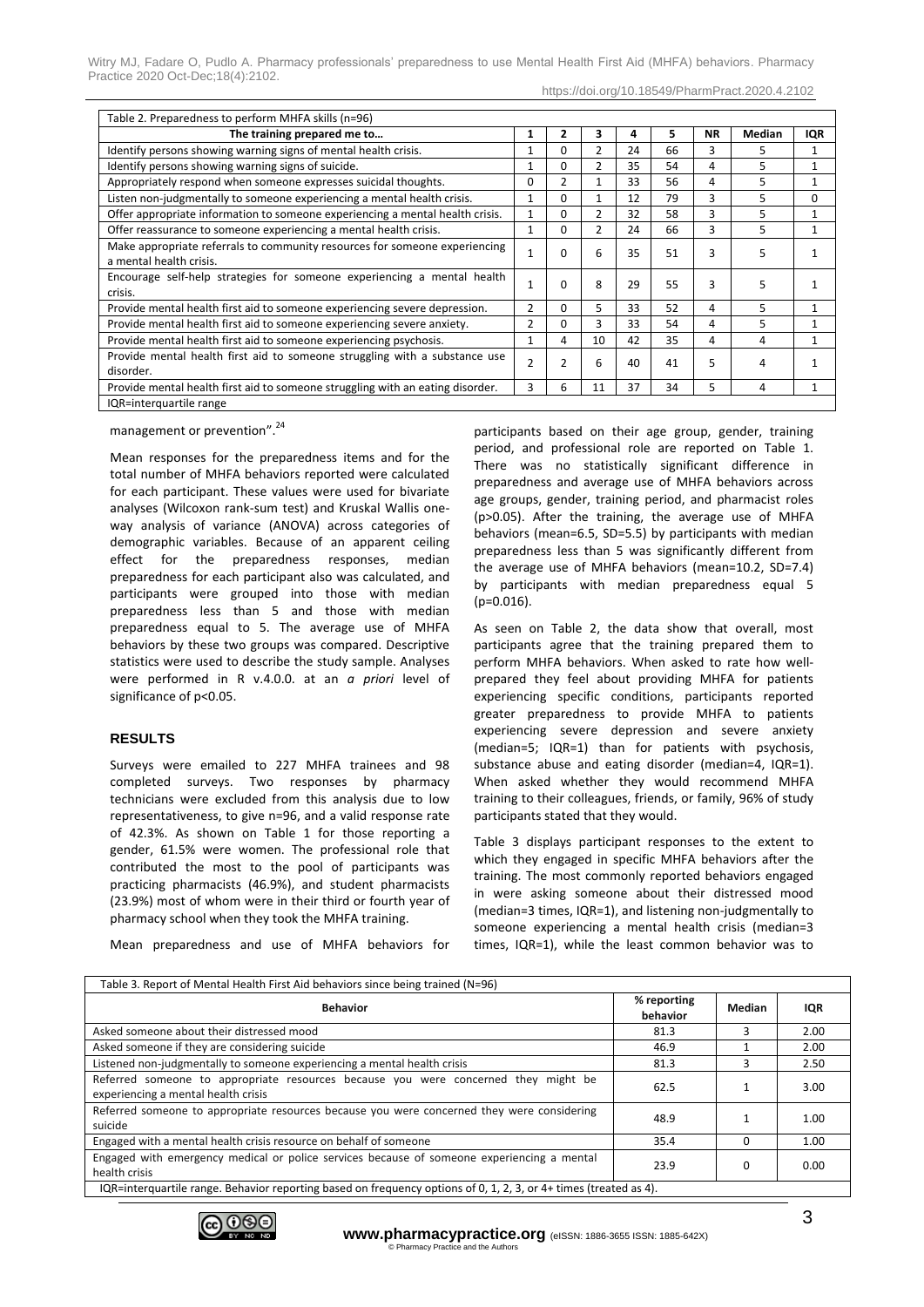engage with emergency medical or police services because of someone experiencing a mental health crisis. Overall, the mean sum of the 7 MHFA behaviors performed by respondents was 8.54 (SD=6.9).

#### **DISCUSSION**

This study demonstrates that participating in MHFA training prepared pharmacy professionals to identify signs of mental health challenges, provide mental health first aid, and equipped them with information on available helping resources and referral pathways. Although, overall, a high level of preparedness was reported by pharmacy professionals, there may be variation based on the specific condition with a higher preparedness to perform MHFA for people experiencing severe depression and anxiety and a lower preparedness to engage with those experiencing psychosis, substance use disorders, and eating disorders. This could be due to pharmacy professionals having less personal or work experience with individuals experiencing substance use disorders.<sup>32</sup> Research also suggests greater stigma towards individuals with eating disorders than towards depression, and lack of training for these complex  $conditions.<sup>28,33-36</sup>$ 

The study data did not provide evidence that, on average, participant preparedness and their use of MHFA behaviors varied based on the demographic characteristics of gender, age-group, or training period. In terms of training period, this finding is somewhat counterintuitive as it is expected that persons with more time since training would have more opportunities to use the behaviors. It may have been that survey-takers had a recall bias where they only remembered instances from the last few months. Also, the effects of behaviorally focused training, such as MHFA, may decrease over time. Booster trainings to reinforce behaviors are likely needed to sustain the new behaviors.<sup>30,37-39</sup>

Although participants reported high levels of preparedness, on average, people reporting less strong feelings of preparedness reported engaging in fewer MHFA behaviors. These respondents may have faced more barriers to engaging in MHFA behaviors. Studies suggest barriers include a lack of time and difficulty in balancing business pressures with patient care, especially for pharmacy professionals who work in settings where professional roles and business roles overlap. $40,41$  Also, some pharmacy professionals may be hesitant to perform MHFA due to conflicting feelings of fear of causing harm with their intervention. $^{24}$  It is likely that a mix of more conducive work environments and more experience will be needed to bolster the contribution of pharmacy to metal health crisis intervention.<sup>17</sup>

After completing the training, most participants reported recommending the training to their colleagues, friends, and family. Although pharmacists tend to differ in their views about providing public health services like MHFA, with some considering public health roles to be secondary to the traditional medication-related and dispensing roles.<sup>42</sup> These data suggest that participation in MHFA training not only increases preparedness, but may also drive recruitment of others, thereby lending credence to the pharmacists role in mental health crisis intervention which is still in the early stages of adoption.

Regarding future research, study designs that use a control or comparison group are needed to test the independent impact of the MHFA training on intervention behaviors. Further, since the present study was based on volunteers who may have been uniquely motivated, studies are needed that test the impact of mental health crisis intervention training as a requirement to inform how these trainings should be scaled. Also, observational studies are needed to test the validity of self-reported mental health crisis intervention behaviors and investigate the nuances of pharmacist-patient dialogue related to mental health. For example, a study by El-den *et al*. using simulated patients suggests student pharmacists trained in MHFA still struggled with instrumental behaviors like asking directly about suicide.<sup>43</sup>

#### **Limitations**

This study was cross-sectional, and we were not able to conduct a pre-survey prior to the MHFA training, it also had no comparison group. This study also is subject to selection bias given the voluntary nature of MHFA course enrollment. Non-responders also may have had different experiences using the behaviors and lower levels of preparedness. Participants varied in the time since they were trained and when the survey was administered. The overall sample size and some of the group sizes were small which limited the use of multivariate analyses. There is the possibility that other factors external to the study like public service campaigns or other trainings, policy changes, or personal experiences with at-risk individuals could also have influenced preparedness and use of MHFA behaviors. Also, the survey did not specify that the MHFA behaviors had to happen in a work capacity or in a personal context. Participants may have interpreted the behavior counting differently, for example, by omitting instances where they used MHFA in their personal life. It may be useful for future work to specify that MHFA behaviors should be reported for both their personal and work lives, with separate counts for each.

#### **CONCLUSIONS**

Pharmacy professionals reported high preparedness to perform MHFA behaviors and most participants had engaged in using multiple MHFA behaviors following their training. Participants reporting the highest levels of preparedness reported using significantly more MHFA behaviors. Participants also were enthusiastic about MHFA training with most reporting they had recommended the training to others. More work appears needed to prepare pharmacists to engage with patients experiencing the wide range of mental health conditions.

#### **CONFLICT OF INTEREST**

The authors declare no relevant conflicts of interest or financial relationships. AP was one of the pharmacist MHFA trainers.

### **FUNDING**

Grant funding for this study was provided by the Community Pharmacy Foundation. The funder had no involvement in the study design, data collection, analysis or interpretation, manuscript writing or decision of whether publish the results.

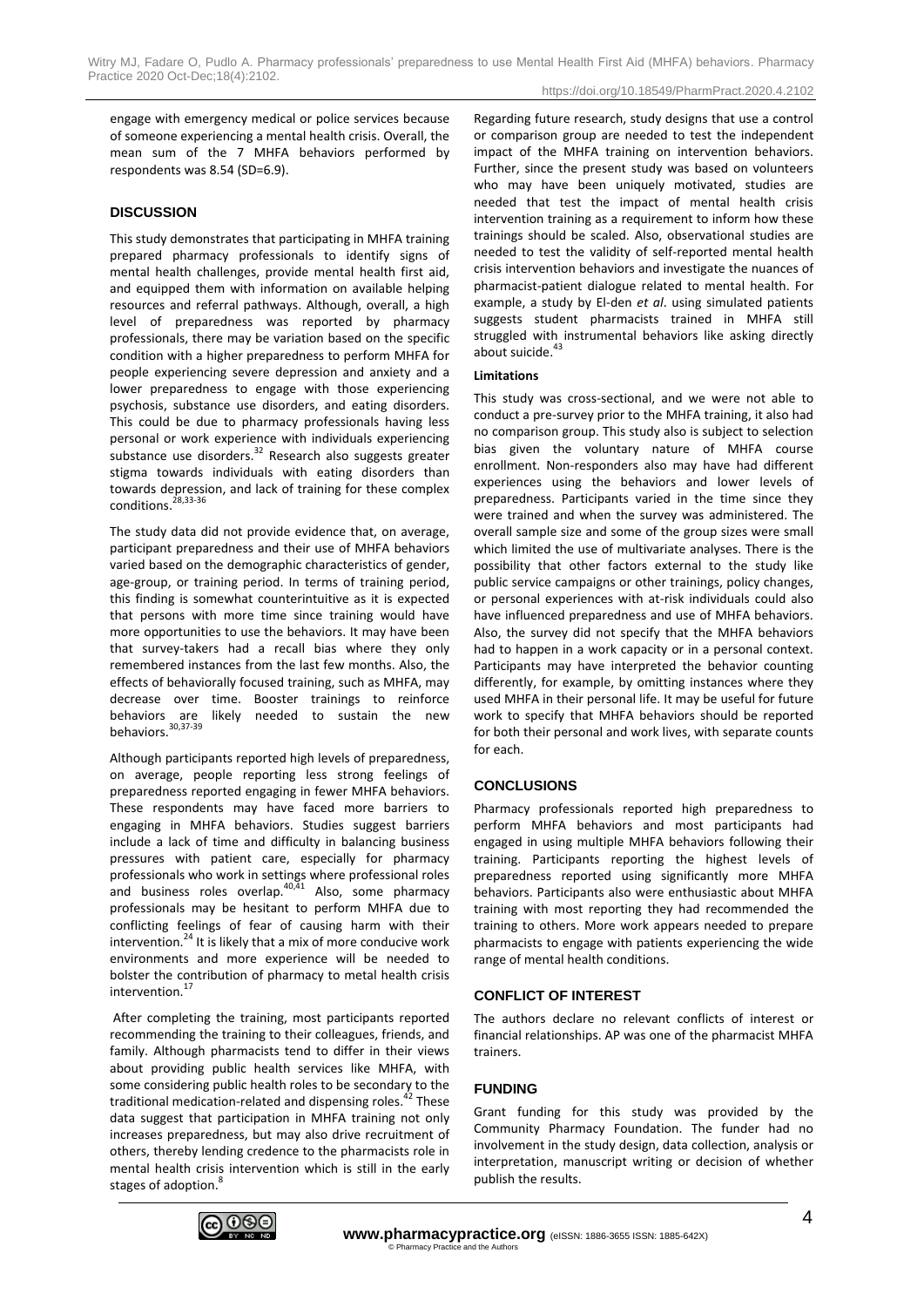https://doi.org/10.18549/PharmPract.2020.4.2102

## **References**

- 1. Rehm J, Shield KD. Global Burden of Disease and the Impact of Mental and Addictive Disorders. Curr Psychiatry Rep. 2019;21(2):10[. https://doi.org/10.1007/s11920-019-0997-0](https://doi.org/10.1007/s11920-019-0997-0)
- 2. Bose J, Hedden SH, Lipari RN, Park-Lee E. Key substance use and mental health indicators in the United States: Results from the 2017 National Survey on Drug Use and Health. Available at: <https://www.samhsa.gov/data/sites/default/files/cbhsq-reports/NSDUHFFR2017/NSDUHFFR2017.pdf> (accessed Jul 29, 2020).
- 3. Korczak DJ, Finkelstein Y, Barwick M, Chaim G, Cleverley K, Henderson J, Monga S, Moretti ME, Willan A, Szatmari P. A suicide prevention strategy for youth presenting to the emergency department with suicide related behaviour: protocol for a randomized controlled trial. BMC Psychiatry. 2020;20(1):20[. https://doi.org/10.1186/s12888-019-2422-y](https://doi.org/10.1186/s12888-019-2422-y)
- 4. Shepard DS, Gurewich D, Lwin AK, Reed GA Jr, Silverman MM. Suicide and Suicidal Attempts in the United States: Costs and Policy Implications. Suicide Life Threat Behav. 2016;46(3):352-362[. https://doi.org/10.1111/sltb.12225](https://doi.org/10.1111/sltb.12225)
- 5. Park EH, Jung MH. The impact of major depressive disorder on adaptive function: A retrospective observational study. Medicine (Baltimore). 2019;98(52):e18515[. https://doi.org/10.1097/md.0000000000018515](https://doi.org/10.1097/md.0000000000018515)
- 6. Husky MM, Zablith I, Alvarez Fernandez V, Kovess-Masfety V. Factors associated with suicidal ideation disclosure: Results from a large population-based study. J Affect Disord. 2016;205:36-43.<https://doi.org/10.1016/j.jad.2016.06.054>
- 7. Zitelli L, Palmer CV. Recognizing and Reacting to Risk Signs for Patient Suicide. Semin Hear. 2018;39(1):83-90. <https://doi.org/10.1055/s-0037-1613708>
- 8. Rickles N, Wertheimer A, Huang Y. Training Community Pharmacy Staff How to Help Manage Urgent Mental Health Crises. Pharmacy (Basel). 2019;7(3):133[. https://doi.org/10.3390/pharmacy7030133](https://doi.org/10.3390/pharmacy7030133)
- 9. Mann JJ, et al. Suicide prevention strategies: a systematic review. JAMA. 2005;294(16):2064-2074. <https://doi.org/10.1001/jama.294.16.2064>
- 10. Cates ME, Hodges JRC, Woolley TW. Pharmacists' attitudes, interest, and perceived skills regarding suicide prevention. Ment Health Clin. 2019;9(1):30-35.<https://doi.org/10.9740/mhc.2019.01.030>
- 11. McKee J, Mospan CM, Benfield M, Gillette C. A call for community pharmacists to complete mental health first aid training. J Am Pharm Assoc (2003). 2019;59(2):167[. https://doi.org/10.1016/j.japh.2018.10.013](https://doi.org/10.1016/j.japh.2018.10.013)
- 12. Lynas K. Professionals you can trust: Pharmacists top the list again in Ipsos Reid survey. Can Pharm J (Ott). 2012;145(2):55.<https://doi.org/10.3821/145.2.cpj55c>
- 13. National Mental Health Commission Sydney. The National Review of Mental Health Programmes and Services. Available at[: https://mhfa.com.au/sites/default/files/vol2-review-mh-programmes-services.pdf](https://mhfa.com.au/sites/default/files/vol2-review-mh-programmes-services.pdf) (accessed Jul 29, 2020).
- 14. Finley PR, Crismon ML, Rush AJ. Evaluating the impact of pharmacists in mental health: a systematic review. Pharmacotherapy. 2003;23(12):1634-1644. https://doi.org/10.1592/phco.23.15.1634.3195
- 15. Eaves S, Gonzalvo J, Hamm JA, Williams G, Ott C. The evolving role of the pharmacist for individuals with serious mental illness. J Am Pharm Assoc (2003). 2020;60(5S):S11-S14[. https://doi.org/10.1016/j.japh.2020.04.017](https://doi.org/10.1016/j.japh.2020.04.017)
- 16. Dollar KJ, Ruisinger JF, Graham EE, Prohaska ES, Melton BL. Public awareness of Mental Health First Aid and perception of community pharmacists as Mental Health First Aid providers. J Am Pharm Assoc (2003). 2020;60(5S):S93- S97.<https://doi.org/10.1016/j.japh.2020.01.017>
- 17. Calogero S, Caley CF. Supporting patients with mental illness: Deconstructing barriers to community pharmacist access. J Am Pharm Assoc (2003). 2017;57(2):248-255[. https://doi.org/10.1016/j.japh.2016.12.066](https://doi.org/10.1016/j.japh.2016.12.066)
- 18. Davis B, Qian J, Ngorsuraches S, Jeminiwa R, Garza KB. The clinical impact of pharmacist services on mental health collaborative teams: A systematic review. J Am Pharm Assoc (2003). 2020;60(5S):S44-S53. <https://doi.org/10.1016/j.japh.2020.05.006>
- 19. Carpenter DM, Lavigne JE, Colmenares EW, Falbo K, Mosley SL. Community pharmacy staff interactions with patients who have risk factors or warning signs of suicide. Res Social Adm Pharm. 2020;16(3):349-359. <https://doi.org/10.1016/j.sapharm.2019.05.024>
- 20. Murphy AL, O'Reilly CL, Ataya R, Doucette SP, Burge FI, Salvador-Carulla L, Chen TF, Himmelman D, Kutcher S, Martin-Misener R, Rosen A, Gardner DM. Survey of Australian and Canadian Community Pharmacists' Experiences With Patients at Risk of Suicide. Psychiatr Serv. 2020;71(3):293-296.<https://doi.org/10.1176/appi.ps.201900244>
- 21. Kitchener B JA, Kelly C. Mental Health First Aid USA. Available at:<https://www.mentalhealthfirstaid.org/> (accessed Jul 29, 2020).
- 22. Bandura A. Social cognitive theory. In: Vasta R, ed. Six theories of child development. Greenwich, CT: JAI Press. 1989.
- 23. Burnette C, Ramchand R, Ayer L. Gatekeeper Training for Suicide Prevention: A Theoretical Model and Review of the Empirical Literature. Rand Health Q. 2015;5(1):16.
- 24. Jorm AF, Korten AE, Jacomb PA, Christensen H, Rodgers B, Pollitt P. "Mental health literacy": a survey of the public's ability to recognise mental disorders and their beliefs about the effectiveness of treatment. Med J Aust. 1997;166(4):182- 186. <https://doi.org/10.5694/j.1326-5377.1997.tb140071.x>
- 25. Witry M, Karamese H, Pudlo A. Evaluation of participant reluctance, confidence, and self-reported behaviors since being trained in a pharmacy Mental Health First Aid initiative. PLoS One. 2020;15(5):e0232627. https://doi.org/10.1371/journal.pone.02326
- 26. Haggerty D, Carlson J, McNall M, Lee K, Williams S. Exploring youth mental health first aider training outcomes by workforce affiliation: A survey of project AWARE participants. School Ment Health. 2018;11:345-356. <https://doi.org/10.1007/s12310-018-9300-5>